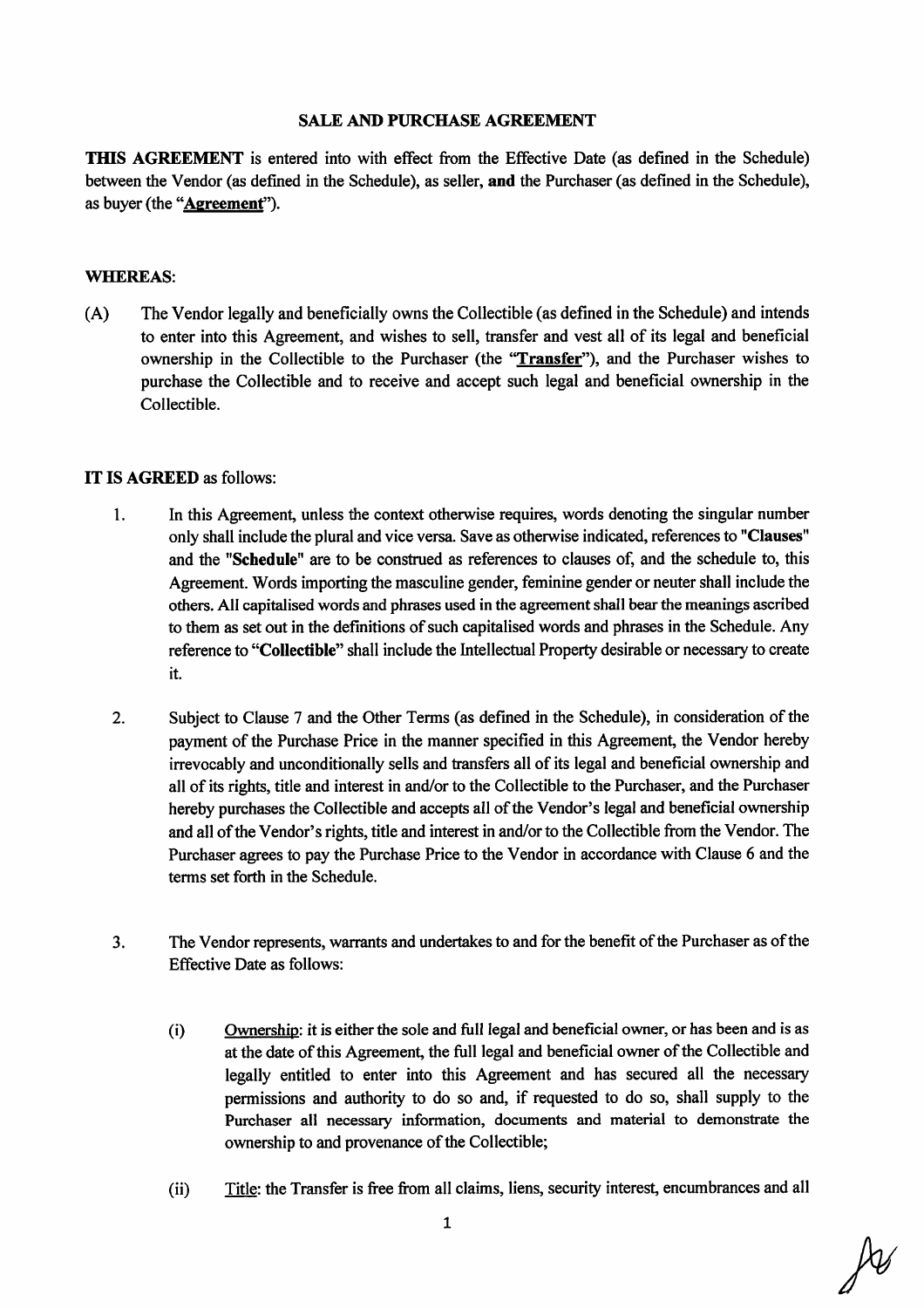rights of any kind exercisable by third parties, threatened or pending, relating to the Collectible, the Vendor's title to the Collectible, or the Vendor's authority to sell the Collectible (collectively the "Claims");

- Claims: it has no knowledge of any Claims threatened or pending, nor any knowledge of any facts or circumstances likely to give rise to any Claims and shall notify the Purchaser of any Claims in respect of the Collectible as soon as the Vendor becomes aware of it or foresees it; (iii)
- Authorship and authenticity: the Collectible is (a) an original work of art created by the Vendor and (b) is solely the result of the artistic efforts of Vendor;  $(iv)$
- Copyrights: it owns all Intellectual Property in and to the Collectible and the Collectible does not and will not infringe the copyright, trademark or other intangible or proprietary rights of any third-party; (٧)
- Information: it has provided the Purchaser with all information available to the Vendor or of which the Vendor is aware concerning the attribution, authenticity, provenance, description and exhibition history, if any, of the Collectible; (vi)
- Condition and Restoration: the Collectible (a) is a first sale of the Collectible, (b) has not been restored or repaired (or any part thereof) and (c) the Collectible is in the same condition as set forth in the condition report relating to it (if any) (the "Condition Report''); (vii)
- (viii) Power: it has the capacity to enter into and perform and comply with its obligations under this Agreement;
- Negative Pledge: it has not created and shall not create, or permit to subsist, any duplicate, reproduction or replica of the Collectible (whether unique or in edition) and it has not licensed to any third-party the right to create any duplicate, reproduction or replica of the Collectible;  $(ix)$
- Authorisation and Consents: all action, conditions and things required to be taken, fulfilled and done (including the obtaining of any necessary consents) in order (a) to enable the Vendor to lawfully enter into and perform and comply with its obligations under this Agreement, and (b) to ensure that those obligations are legal, valid, binding and enforceable, have been taken, fulfilled and done; (x)
- Non-Violation of Laws: its entry into and/or performance of or compliance with its obligations under this Agreement do not and will not violate any law to which it is subject;  $(xi)$
- (xii) Importation and Exportation: the exportation, if any, of the Collectible from any

 $\sqrt{\chi}$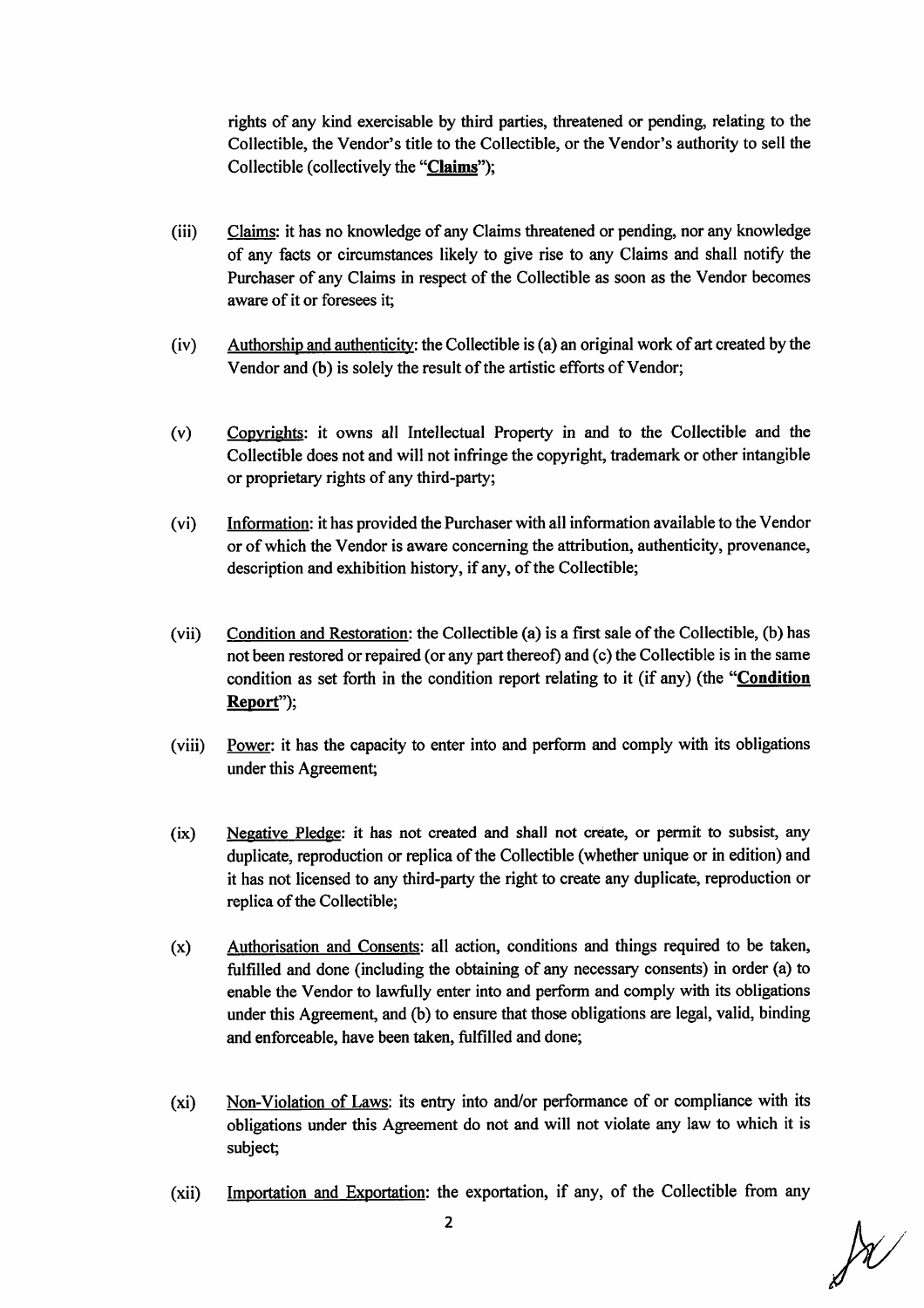country has been in full conformity with the laws of such country, and the importation of the Collectible into any country has been in full conformity with the laws of such country;

- Obligations Binding: its obligations under this Agreement are legal, valid, binding and enforceable in accordance with its terms; (xiii)
- Non-Violation of other Agreements: its entry into and/or performance of or compliance with its obligations under this Agreement do not and will not (a) violate any agreement to which it is a party or which is binding on it or its assets, or (b) result in the creation of, or oblige it to create, any security over those assets; (xiv)
- Litigation: no litigation, arbitration or administrative proceeding is current or pending or, so far as it is aware, threatened (a) to restrain the entry into and/or performance or enforcement of or compliance with the relevant obligations under this Agreement by the Vendor or (b) which has or could have a material adverse effect on it; and  $(xv)$
- Bankruptcy/Insolvency: no steps have been taken by the Vendor nor have any legal proceedings been started or threatened for its bankruptcy, winding up or insolvency or for the appointment of a receiver, trustee or similar officer of any of its assets. (xvi)
- The Vendor does hereby agree to indemnify, defend and hold the Purchaser free and harmless from any and all third-party demands, claims, suits, actions, judgments, obligations, damages, losses or other liability, including all reasonable attorney or other professional fees and other costs, fees and expenses, suffered or incurred by, or asserted or alleged against the Purchaser (i) arising by reason of, or in connection with, the breach or alleged breach of, or falsity or inaccuracy (or alleged falsity or inaccuracy) of any representation or warranty contained in this Agreement, (ii) arising by reason of, or in connection with, the breach or alleged breach of this Agreement, or (iii) any claim by any third party alleging a right to receive from the Vendor any commission or other payment in connection with the sale of the Collectible. 4.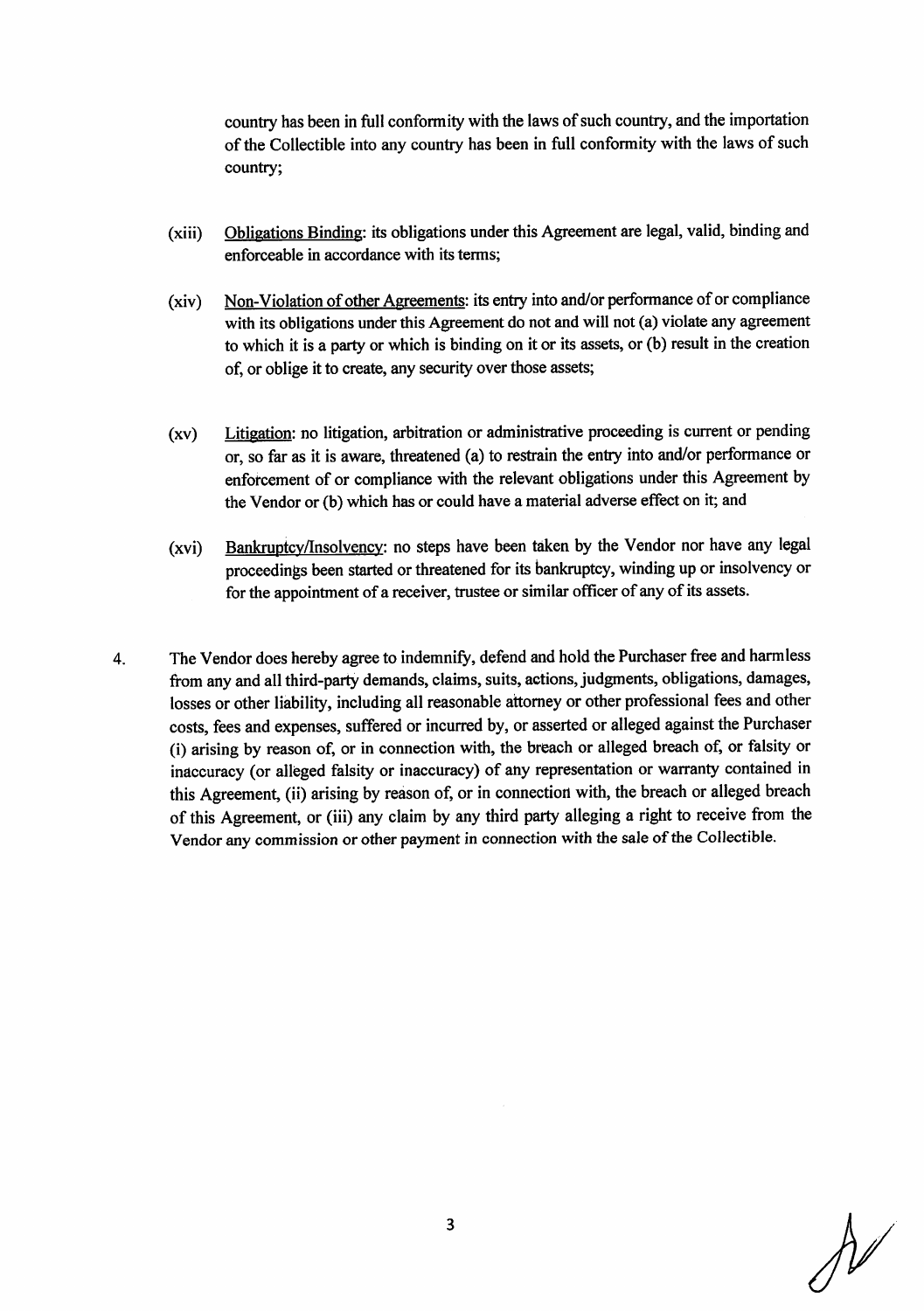- To the fullest extent permitted by law, the Vendor expressly and irrevocably waives, and covenants not to assert any claims of moral rights of authors (i.e., "droit moral") or similar rights in connection with the Collectible, including any rights of attribution or integrity, under any applicable law in any jurisdiction, and represents and warrants that it will not cause, assist, or encourage any other person to assert any such rights. Without limiting the generality of the foregoing and without prejudice to clause 11 of this Agreement, the Vendor hereby acknowledges the rights of attribution and integrity generally conferred by Section 106A(a) of Title 17 of the U.S. Code (The Visual Artists Rights Act of 1990, "VARA") (or any similar law, regulation or rule in any jurisdiction) with respect to certain works, and acknowledges and agrees that: 5
	- the Collectible may be minted into a fusion token (" $ET$ ") or any other digital instrument, the image of the Collectible, the FT and any information attached thereto, including, but not limited to sale and purchase, provenance and valuation, may be displayed, offered for sale on a platform and recorded on a blockchain؛ and  $(i)$
	- the Collectible, the FT or the underlying image of the Collectible may be relocated or removed from the FT platform or relocated onto any other platform, for any reason whatsoever. If and as may be applicable; and  $(ii)$
	- the Collectible, the FT or underlying image of the Collectible may be destroyed, no longer be accessible, may not be maintained in any manner for any reason whatsoever; (iii) and
	- the Collectible and/or the FT can be sold to third parties by the Purchaser in the Purchaser's sole discretion; and  $(iv)$
	- the Vendor of his own free act, waives all moral rights in the Collectible under VARA or of any other federal or state or local provision of law, whether in the United States or of any other local or foreign government, including, but not limited to, any claims based upon the Purchaser's destruction, minting, removal, storage, relocation or sale of the Collectible or FT. (٧)
- The Purchase Price is arrived at on a willing-buyer willing-seller basis, and shall be satisfied and payable in accordance with the Payment Method (as defined in the Schedule). 6.
- This Agreement shall inure to the benefit of the Purchaser and its successors and assigns, and the obligations of the Vendor under this Agreement shall be binding on it and its successors and personal representatives. 7,
- The illegality, invalidity or unenforceability of any provision of this Agreement under the law 8. of any jurisdiction shall not affect its legality, validity or enforceability under the law of any other jurisdiction nor the legality, validity or enforceability of any other provision in this Agreement.
- This Agreement shall be governed by, and construed in accordance with, the laws of Singapore and the parties hereby submit to the non-exclusive jurisdiction of Singapore courts. 9.
- Save for the Fee Earner in respect of its rights under this Agreement, a person who is not a party to this Agreement has no right under the Contracts (Rights of Third Parties) Act (Chapter 53B) (or any similar law, regulation or rule in any jurisdiction) to enforce any term of this Agreement. 10,
- 11. In the event of any discrepancy, the English version will prevail.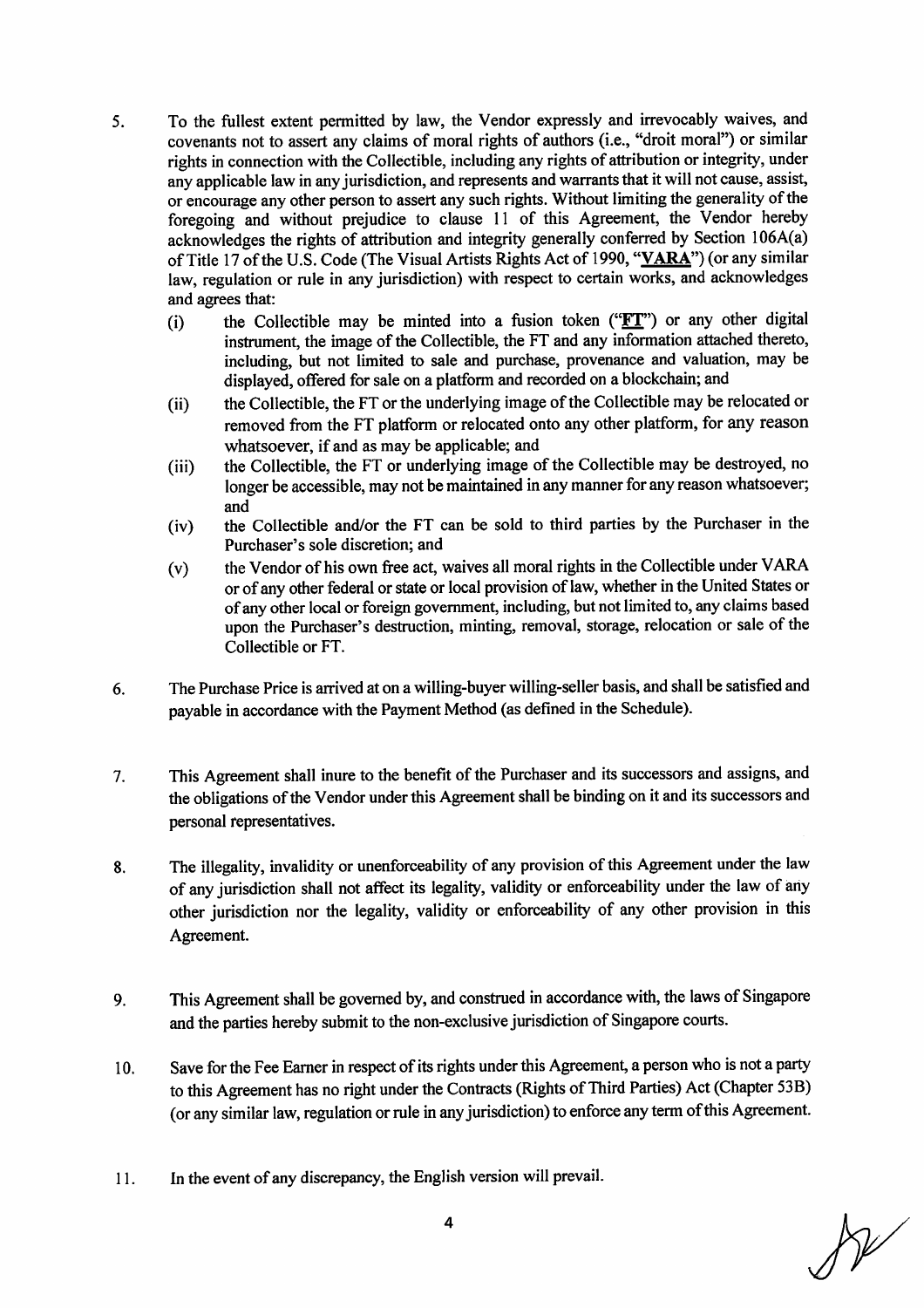IN WITNESS WHEREOF this Agreement has been duly executed to take effect on and from the Effective Date.

 $\mathcal{E}$ 

 $\mathcal{L}$ 

## **VENDOR**

Signed, Sealed and Delivered by YEO SEE CHIN ADELINE

**PURCHASER** 

Signed, Sealed and Delivered )<br>)<br>) by CHAN MAN CHUNG for and on behalf of COINLLECTIBLES PRIVATE LIMITED  $\mathcal{L}$ 

Total 1

 $\lambda$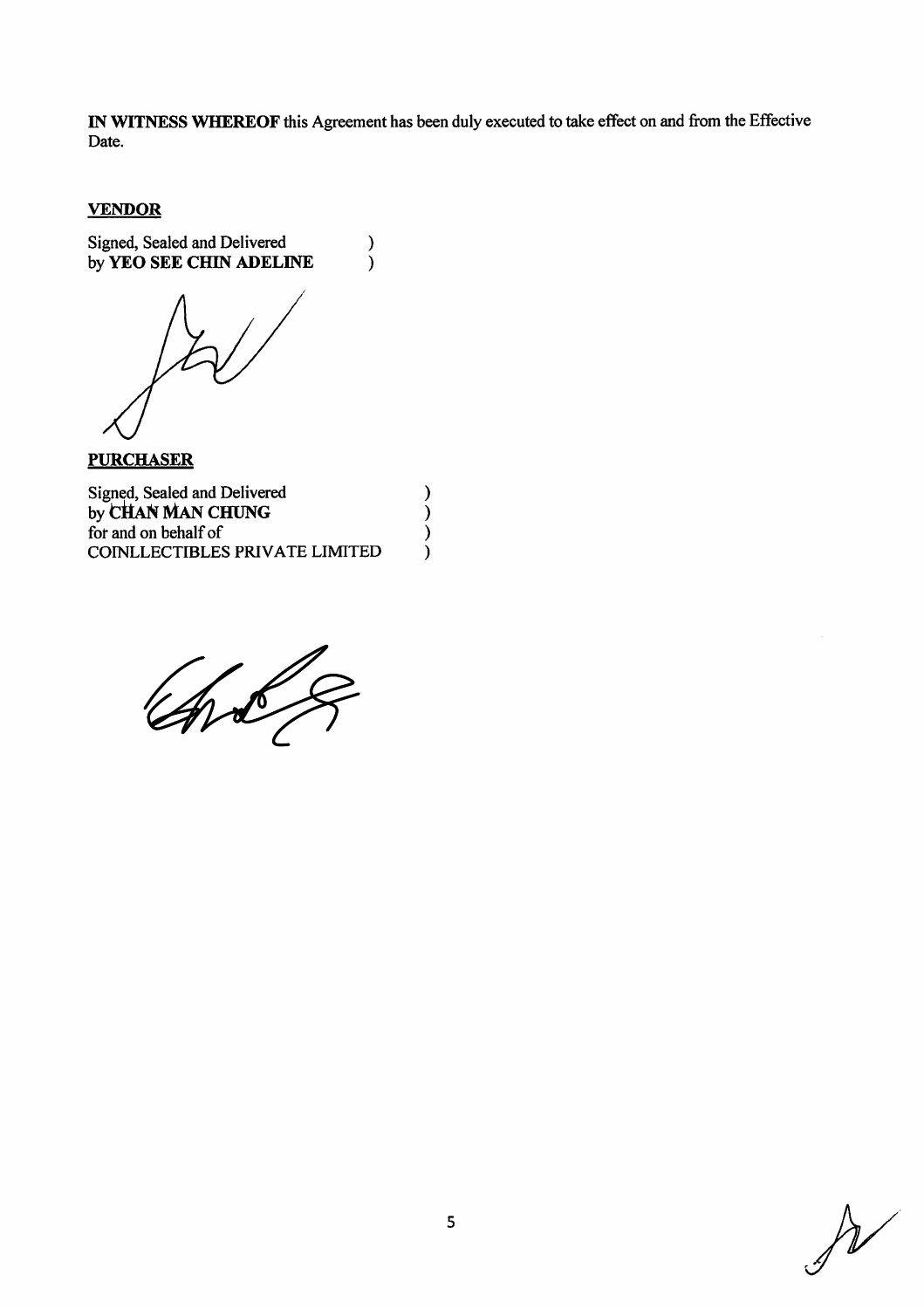### **SCHEDULE**

- 1. **"Effective Date"** means *11t<sup>h</sup> March, 2022.*
- 2. **"Vendor"** means **Yeo See Chin Adeline**
- 3. **"Purchaser"** means COINLLECTIBLES PRIVATE LIMITED (Unique Entity Number: 202120363C), which expression shall include its successors and assigns.
- 4. **"Collectible"** means the collectible purchased by the Purchaser from the Vendor as described in the Appendix.
- 5. **"Purchase Price"** means **USD 33,120** less all applicable fees, costs, and expenses.
- 6. **"Payment Method"** means such method agreed between the Vendor and the Purchaser
- 7. **"intellectual Property"** means all rights in, to, or arising out of: (i) U.S. international or foreign patent or any application thereof and any and all reissues, divisions, continuations, renewals, extensions and continuations in-part theteof, **(ii)** inventions (whether patentable or not in any country), invention disclosures, improvements, trade secrets, proprietary information, knowhow, technology and technical data, (iii) copyrights, copyright registrations, mask works, mask work registrations, and applications therefore in the U.S. or any foreign country, and all other rights corresponding thereto throughout the world, (iv) trademarks, domain names, brands, or any other goodwill or franchise, whether registered or otherwise throughout the world, and  $(v)$ any other proprietary rights anywhere in the world.
- **8. "Other Terms"** means as follows:
	- a. A representation and a continuing warranty that the Collectible is unique and one ofa kind and that has not been, and will not ever be, replicated or reproduced.
	- b. Notwithstanding Clause 6 and that the Intellectual Property in the Collectible has been transferred by the Vendor to the Purchaser, the Purchaser agrees that the Vendor, the artist, the creator and/or the brand of the Collectible shall be ehtitled to use such Intellectual Property in any manner whatsoever that is non commercial and not for the purpose of generating any revenue, including ( i) any advertising or marketing of the Vendor, the artist, the creator or the brand of the Collectible, and **(ii)** publishing a book or catalogue of the achievements or art pieces or products of the Vendor, the artist, the creator or the brand of the Collectible.
	- c. The Vendor shall co-operate with the Purchaser in all matters relating to the marketing of the Collectible, in each case subject to the Purchaser's prior written approval, which include but are not limited to the following:
		- i. a short introductory video with an audio and visual explanation of the Collectible and how it is unique; and
		- ii. reasonably utilising all resources available to it (including social media) to jointly and separately promote its partnership with the Purchaser and the Collectible.
	- d. The Vendor shall co-operate with the Purchaser to create identification elements in the

*jY*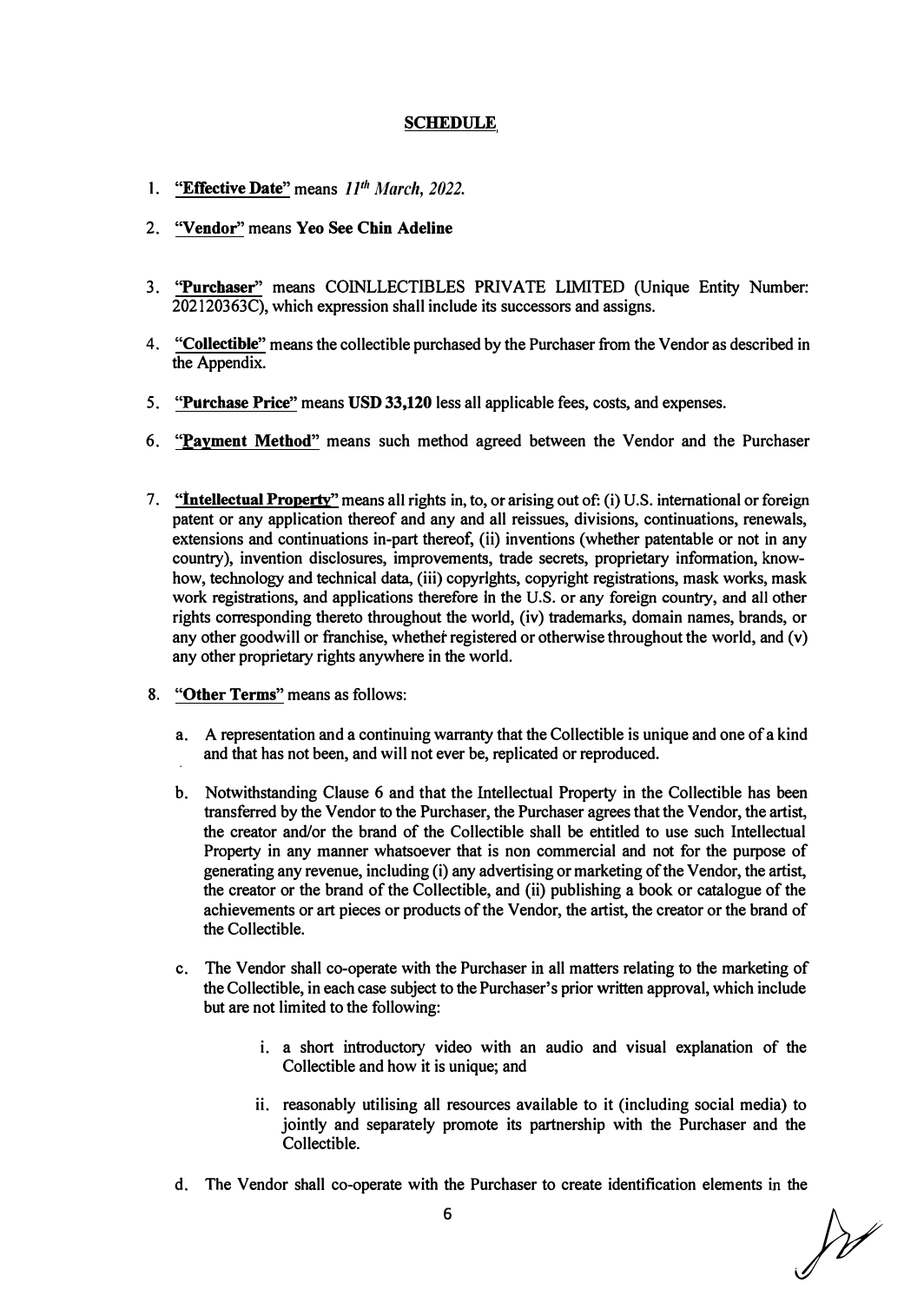Collectible for unequivocal identification of the Collectible.

- e. After the full payment of the Payment Price, the Purchaser can elect to receive possession of the Collectible from the Vendor in which case Vendor shall (i) release the Collectible to Purchaser or its agents and (ii) arrange, in consultation with the Purchaser, for the packing and shipping of the Collectible to such location indicated by the Purchaser to the Vendor in writing. The Vendor will assume the risk of loss or damage to the Collectible up until the Collectible is delivered and inspected by the Purchaser and the Purchaser will assume the risk of loss or damage following the Purchaser's satisfactory inspection of the Collectible. Upon receipt of the Collectible, the Purchaser will inspect the Collectible and shall have the right to cancel the purchase of the Collectible if the condition of the Collectible has deteriorated so that it is not in the same condition as set forth in the Condition Report. The Purchaser shall promptly notify the Vendor in writing of the Purchaser's intention to cancel the purchase of the Collectible pursuant to this Clause. Upon receipt of such notice, the Vendor shall, within five (5) business days, return to Purchaser all amounts previously received from the Purchaser pursuant to this Agreement.
- f. The Collectible shall be completed and ready for delivery from the Vendor to the Purchaser. The Vendor will permit the Purchaser, its agents to have access to the Collectible and to inspect it from time to time on reasonable notice to the Vendor.